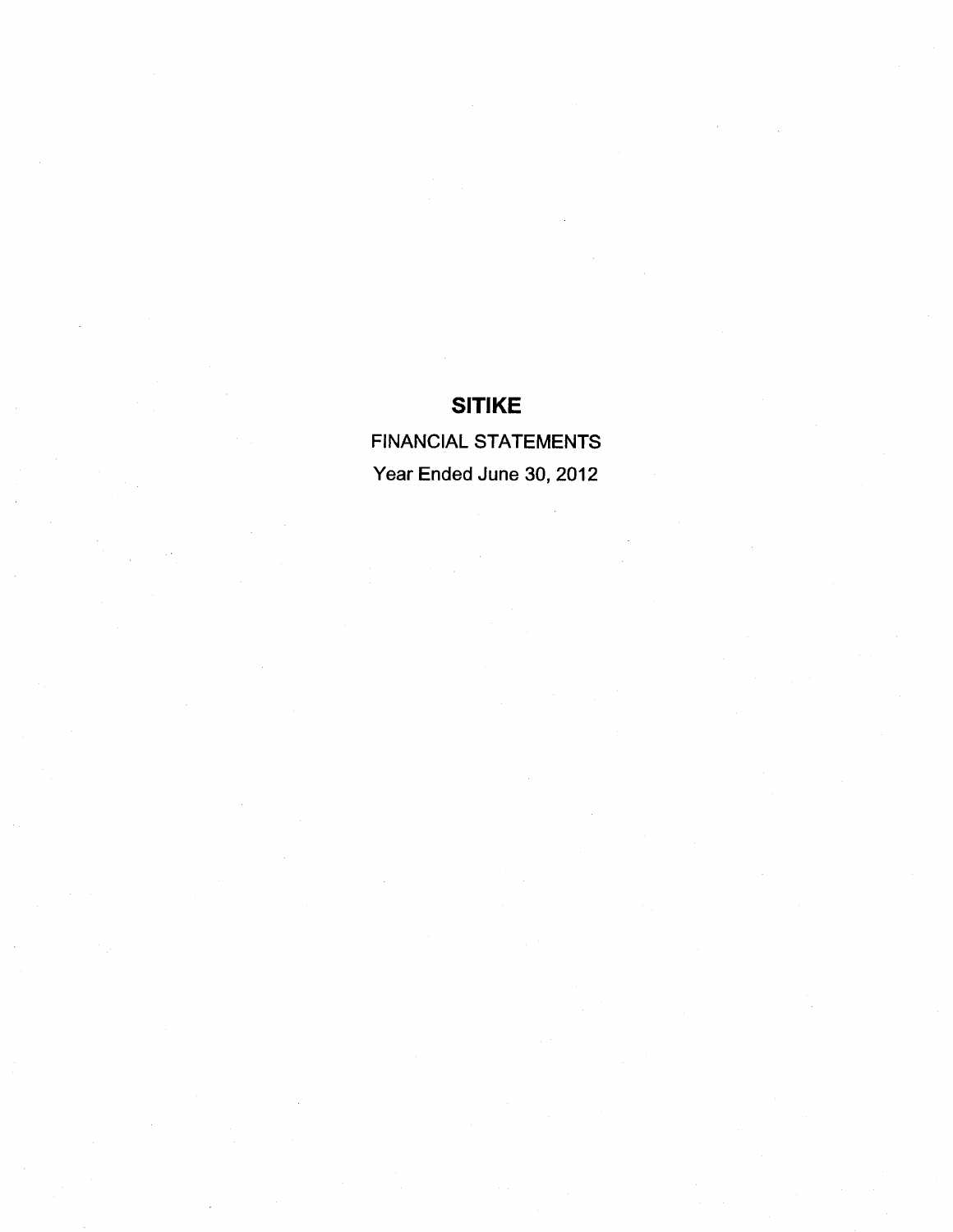| <b>TABLE OF CONTENTS</b> |  |
|--------------------------|--|
|--------------------------|--|

|                                                                                                                                                                                                    | aae |
|----------------------------------------------------------------------------------------------------------------------------------------------------------------------------------------------------|-----|
| <b>Independent Auditors' Report</b>                                                                                                                                                                |     |
| <b>Financial Statements:</b>                                                                                                                                                                       |     |
| <b>Statement of Financial Position</b>                                                                                                                                                             | 2   |
| <b>Statement of Activities</b>                                                                                                                                                                     | 3   |
| <b>Statement of Functional Expenses</b>                                                                                                                                                            | 4   |
| <b>Statement of Cash Flows</b>                                                                                                                                                                     | 5   |
| <b>Notes to Financial Statements</b>                                                                                                                                                               | 6   |
| Report on Internal Control over Financial Reporting and on Compliance<br>and Other Matters Based on an Audit of Financial Statements<br>Performed in Accordance with Government Auditing Standards |     |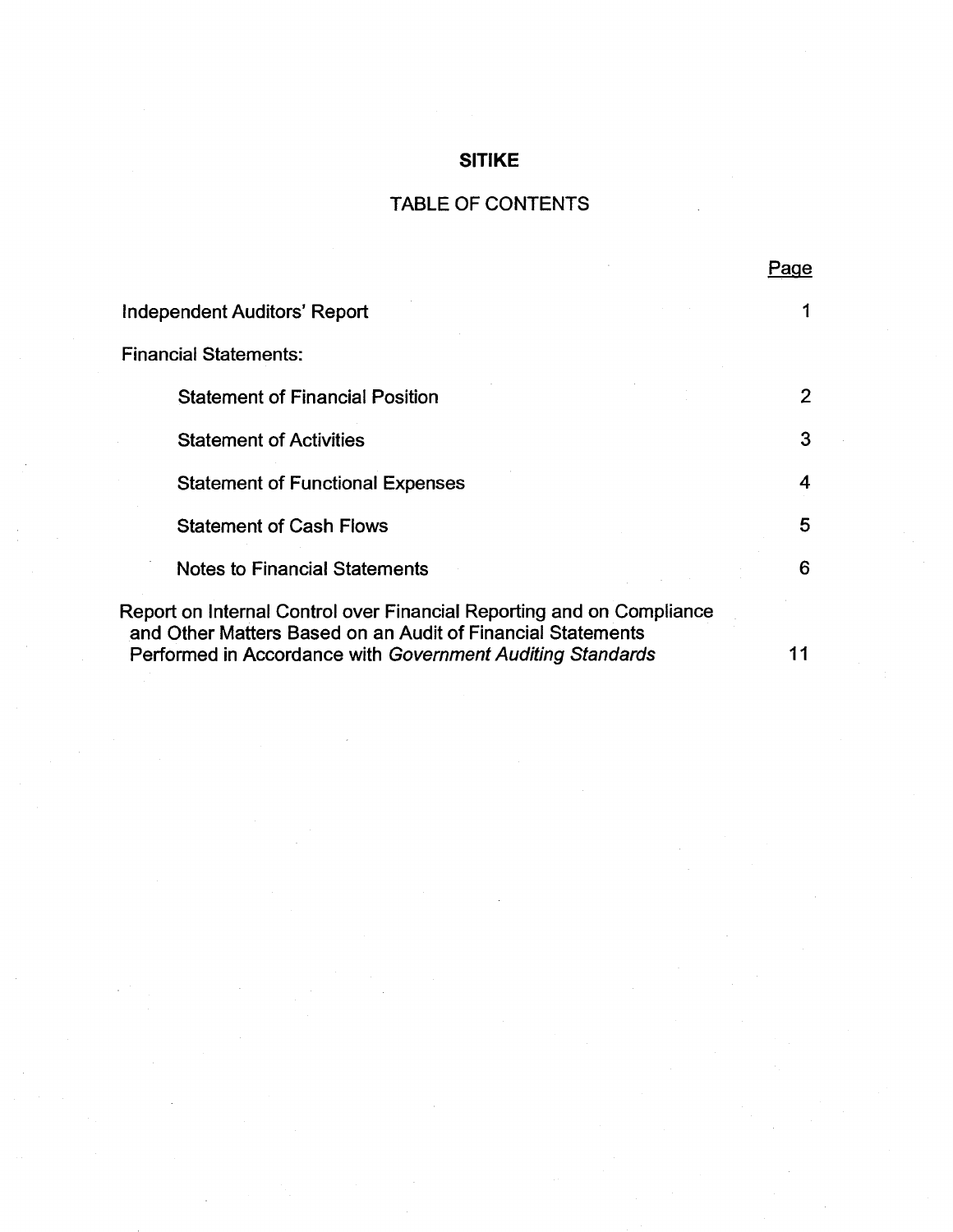

**Partners** Daniel J. Harrington, CPA Bruce J. Wright, CPA Michael J. Ellingson, CPA Principal Mitchell Richstone, CPA

Independent Auditors' Report

To the Board of Directors **Sitike** 

We have audited the accompanying Statement of Financial Position of Sitike (a California nonprofit organization) as of June 30, 2012, and the related Statements of Activities, Functional Expenses and Cash Flows for the year then ended. These financial statements are the responsibility of the Organization's management. Our responsibility is to express an opinion on these financial statements based on our audit. The prior year summarized comparative information has been derived from the organization's 2011 financial statements, and in our report dated August 23, 2011, we expressed an unqualified opinion on those financial statements.

We conducted our audit in accordance with auditing standards generally accepted in the United States of America and the standards applicable to financial audits contained in Government Auditing Standards, issued by the Comptroller General of the United States. Those standards require that we plan and perform the audit to obtain reasonable assurance about whether the financial statements are free of material misstatement. An audit includes examining, on a test basis, evidence supporting the amounts and disclosures in the financial statements. An audit also includes assessing the accounting principles used and significant estimates made by management, as well as evaluating the overall financial statement presentation. We believe that our audit provides a reasonable basis for our opinion.

In our opinion, the financial statements referred to above present fairly, in all material respects, the financial position of Sitike as of June 30, 2012, and the changes in its net assets and its cash flows for the year then ended in conformity with accounting principles generally accepted in the United States of America.

In accordance with Government Auditing Standards, we have also issued our report dated September 25, 2012, on our consideration of Sitike's internal control over financial reporting and on our tests of its compliance with certain provisions of laws, regulations, contracts, and grant agreements, and other matters. The purpose of that report is to describe the scope of our testing of internal control over financial reporting and compliance and the results of that testing, and not to provide an opinion on the internal control over financial reporting or on compliance. That report is an integral part of an audit performed in accordance with Government Auditing Standards and should be considered in assessing the results of our audit.

September 25, 2Q12

Fold UP

Page 1 of 12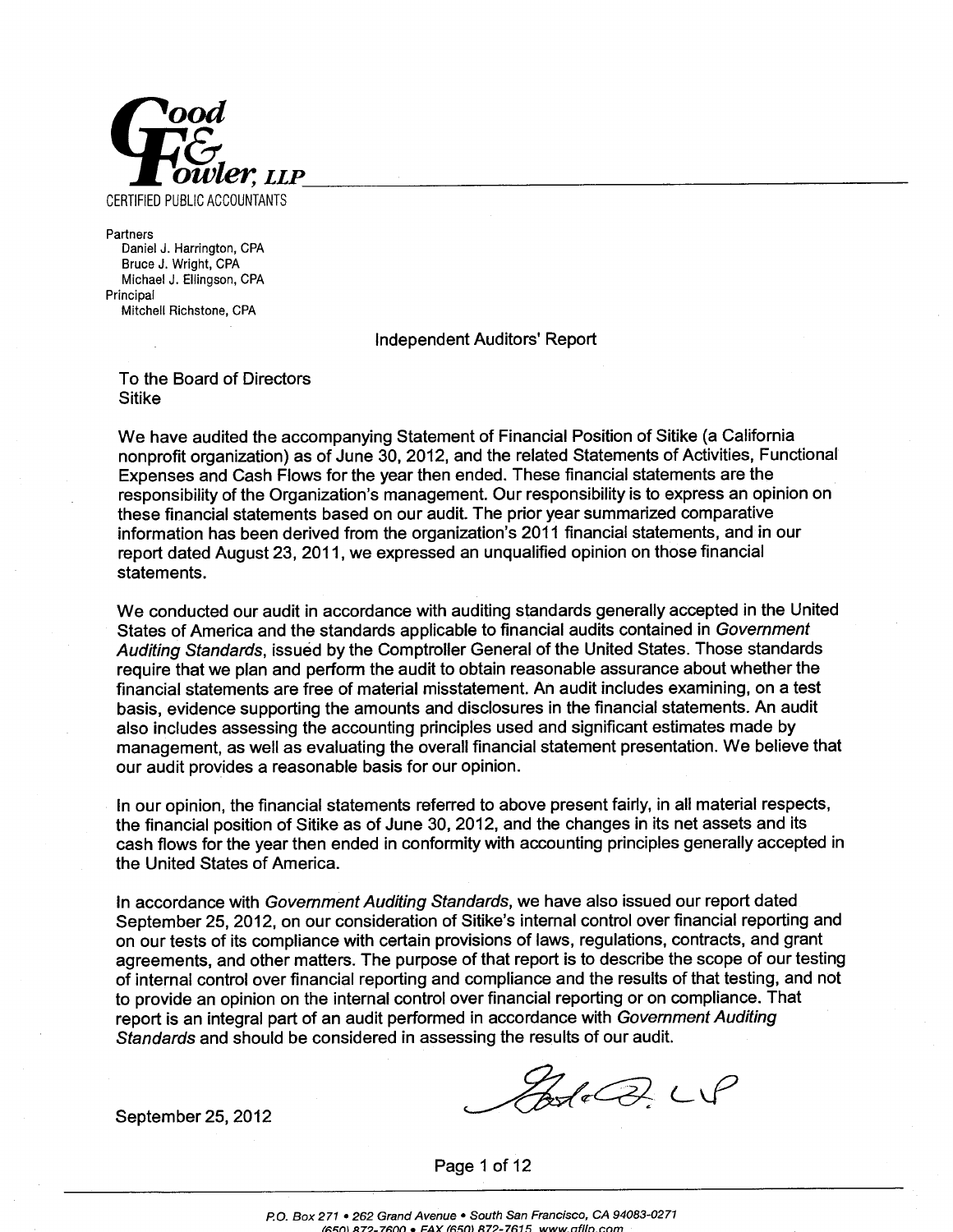# Statement of Financial Position June 30, 2012 (With Comparative Totals at June 30, 2011)

|                                         | 2012          | 2011          |
|-----------------------------------------|---------------|---------------|
| <b>ASSETS</b>                           |               |               |
| <b>CURRENT ASSETS</b>                   |               |               |
| Cash                                    | \$<br>108,341 | \$<br>159,046 |
| <b>Accounts Receivable</b>              | 122,998       | 16,504        |
| <b>Prepaid Expenses and Deposits</b>    | 14,788        | 12,906        |
| <b>Total Current Assets</b>             | 246,127       | 188,456       |
| <b>NONCURRENT ASSETS</b>                |               |               |
| <b>Certificates of Deposit</b>          | 99,526        | 98,785        |
| Property and Equipment - Net            | 1,992         | 5,110         |
| <b>Total Noncurrent Assets</b>          | 101,518       | 103,895       |
| <b>Total Assets</b>                     | \$<br>347,645 | \$<br>292,351 |
|                                         |               |               |
| <b>LIABILITIES AND NET ASSETS</b>       |               |               |
| <b>CURRENT LIABILITIES</b>              |               |               |
| <b>Accounts Payable</b>                 | \$<br>19,193  | \$<br>8,855   |
| <b>Accrued Employee Benefits</b>        | 15,551        | 22,129        |
| <b>Total Current Liabilities</b>        | 34,744        | 30,984        |
| <b>NET ASSETS</b>                       |               |               |
| Unrestricted                            | 312,901       | 253,867       |
| <b>Temporarily Restricted</b>           |               | 7,500         |
| <b>Total Net Assets</b>                 | 312,901       | 261,367       |
| <b>Total Liabilities and Net Assets</b> | \$<br>347,645 | \$<br>292,351 |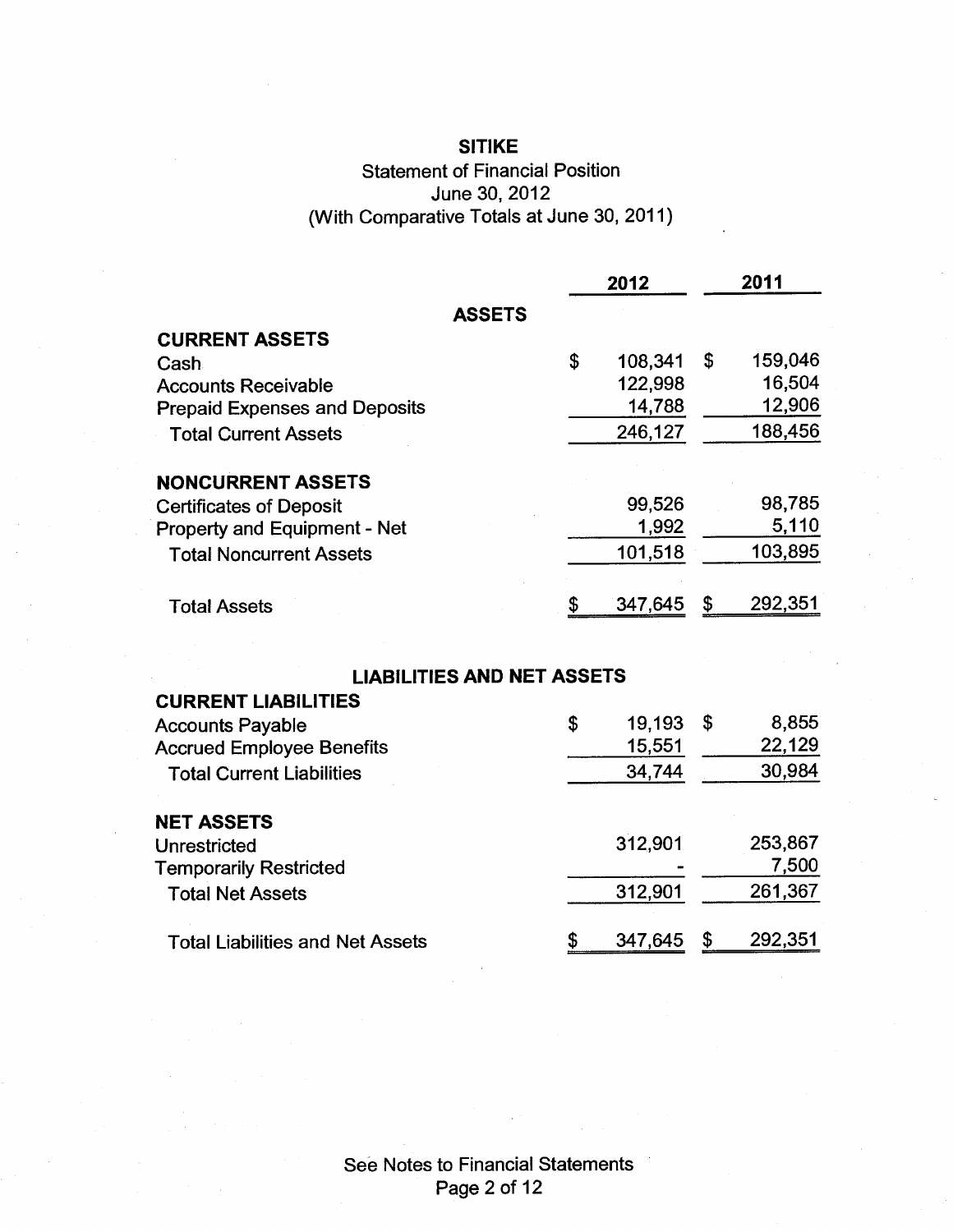#### Statement of Activities Year Ended June 30, 2012 (With Comparative Totals at June 30, 2011)

|                                             | <b>Unrestricted</b> | <b>Temporarily</b><br><b>Restricted</b> | Total<br>2012 |    | Total<br>2011 |
|---------------------------------------------|---------------------|-----------------------------------------|---------------|----|---------------|
| <b>REVENUE AND SUPPORT</b>                  |                     |                                         |               |    |               |
| Contracts                                   | \$<br>540,221       | \$                                      | \$<br>540,221 | S  | 413,089       |
| Fees                                        | 310,098             |                                         | 310,098       |    | 308,894       |
| <b>Grants and Contributions</b>             | 28,961              |                                         | 28,961        |    | 40,915        |
| Interest Income                             | 1,455               |                                         | 1,455         |    | 1,840         |
| Other                                       | 5                   |                                         | 5             |    | 37,865        |
|                                             | 880,740             |                                         | 880,740       |    | 802,603       |
| Net Assets Released from Restriction        |                     |                                         |               |    |               |
| <b>Satisfaction of Program Restrictions</b> | 7,500               | (7,500)                                 |               |    |               |
| <b>Total Revenue and Support</b>            | 888,240             | (7,500)                                 | 880,740       |    | 802,603       |
| <b>EXPENSES</b>                             |                     |                                         |               |    |               |
| Program Services                            | 809,336             |                                         | 809,336       |    | 722,173       |
| <b>Supporting Services</b>                  |                     |                                         |               |    |               |
| <b>Administration and General Expenses</b>  | 13,339              |                                         | 13,339        |    | 80,216        |
| <b>Fund Raising</b>                         | 6,531               |                                         | 6,531         |    | 10,693        |
| <b>Total Expenses</b>                       | 829,206             |                                         | 829,206       |    | 813,082       |
| <b>CHANGE IN NET ASSETS</b>                 | 59,034              | (7,500)                                 | 51,534        |    | (10, 479)     |
| <b>NET ASSETS, Beginning of Year</b>        | 253,867             | 7,500                                   | 261,367       |    | 271,846       |
| <b>NET ASSETS, End of Year</b>              | \$<br>312,901       | \$                                      | \$<br>312,901 | \$ | 261,367       |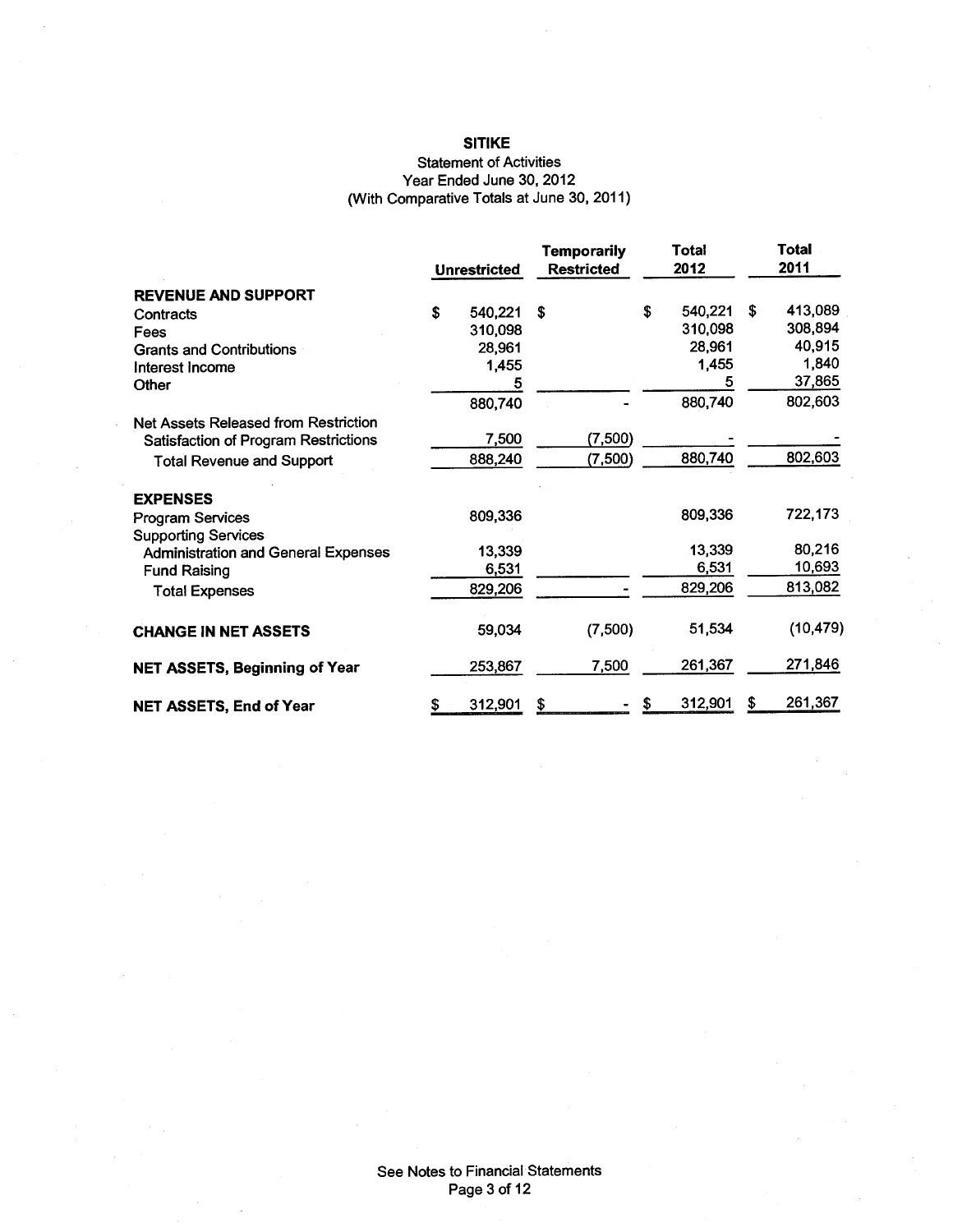.,

Program Services

**Program Services** 

|                                                                                                | Bay Area<br>Services<br>Network | Protective<br>Service<br>Child | Co-Occurring<br><b>Disorders</b> | Nonresidential<br>County |   | Judgment<br>Deferred<br>Entry of | Drug Court<br>Outpatient | Program<br><b>Offender</b><br>First | <b>Nonresidential</b><br>Net Amount<br>Negotiated |             | <b>Outpatient</b><br>P36 |                |
|------------------------------------------------------------------------------------------------|---------------------------------|--------------------------------|----------------------------------|--------------------------|---|----------------------------------|--------------------------|-------------------------------------|---------------------------------------------------|-------------|--------------------------|----------------|
|                                                                                                |                                 |                                |                                  |                          |   |                                  |                          |                                     |                                                   |             |                          |                |
| Salaries and Benefits                                                                          |                                 | 33,041                         | 22,735                           | မာ                       | ₩ |                                  | 3,193                    | 137,634                             |                                                   | 47,404      | e۹                       |                |
|                                                                                                | 9,568<br>1,764                  | 2,232                          |                                  | 57,908<br>1,837          |   | 9,738<br>1,483                   | 422                      | 25,928                              |                                                   | 2,008       |                          | 7,220<br>1,840 |
|                                                                                                |                                 |                                |                                  |                          |   |                                  |                          |                                     |                                                   |             |                          |                |
| Occupancy Expense<br>Client Transportation<br>Supplies and Equipment Leases<br>Monitoring Fees | <u>is</u>                       | 572                            |                                  | 25                       |   | 666                              | 3                        | 11,119                              |                                                   | 885         |                          | 379            |
|                                                                                                |                                 |                                |                                  |                          |   | 636                              |                          | 22,949                              |                                                   |             |                          |                |
|                                                                                                | ន                               | 812                            | 269                              | $\frac{8}{1}$            |   | 730                              | 89                       | 8,713                               |                                                   | 591         |                          | 307            |
|                                                                                                |                                 | 12,946                         |                                  | 259                      |   | 416                              |                          |                                     |                                                   |             |                          |                |
|                                                                                                |                                 |                                |                                  |                          |   |                                  |                          |                                     |                                                   |             |                          |                |
| Drug Testing<br>Food Supplies<br>Repairs and Maintenance                                       | ភ                               | \$                             |                                  |                          |   |                                  |                          | 3,438                               |                                                   | ຂົ          |                          | వ              |
| nsurance                                                                                       |                                 | 316                            | $\frac{5}{2}$                    | ន្លី ទី នី នី            |   | ក្ខន្លខ្ន                        | $\frac{204}{20}$         | 2,372                               |                                                   |             |                          | 200            |
| Bank Charges and Fees                                                                          |                                 |                                |                                  |                          |   |                                  | ੩                        |                                     |                                                   | <b>segs</b> |                          |                |
| <b>Telephone</b>                                                                               |                                 | $\frac{15}{1}$                 |                                  |                          |   | 151                              |                          | 3,293<br>2,783                      |                                                   |             |                          |                |
| <b>Attities</b>                                                                                | ទងនីទ                           |                                |                                  | 75                       |   | °6                               |                          |                                     |                                                   |             |                          | ន្ត្រី និង     |
| Depreciation                                                                                   |                                 | इ                              |                                  | 125                      |   | इ                                |                          | 1,894<br>515                        |                                                   | 156         |                          |                |
| Website                                                                                        |                                 |                                |                                  |                          |   |                                  |                          |                                     |                                                   |             |                          |                |
| Staff Training                                                                                 |                                 |                                |                                  | 5                        |   | 24                               |                          | 80                                  |                                                   | 8           |                          | œ              |
| Education                                                                                      |                                 |                                |                                  |                          |   |                                  |                          |                                     |                                                   |             |                          |                |
| <b>Total Expenses</b>                                                                          | 14,274                          | 51,251                         | 23,195                           | 63,594                   |   | 15,940                           | 4,682                    | 220,718                             |                                                   | 52,985      |                          | 10,042         |
|                                                                                                |                                 |                                | <b>Program Services</b>          |                          |   |                                  |                          | <b>Supporting Services</b>          |                                                   |             |                          |                |
|                                                                                                |                                 |                                |                                  |                          |   |                                  |                          |                                     |                                                   |             |                          |                |

|                                                                                                |                               |                          | Program Services |                                   |                 |     |                 |    | <b>Supporting Services</b> |                                                                                                                                                         |      |         |
|------------------------------------------------------------------------------------------------|-------------------------------|--------------------------|------------------|-----------------------------------|-----------------|-----|-----------------|----|----------------------------|---------------------------------------------------------------------------------------------------------------------------------------------------------|------|---------|
|                                                                                                | Women's                       |                          |                  | Women's                           | Total           |     | Administration  |    |                            |                                                                                                                                                         |      |         |
|                                                                                                | Drug                          |                          | MCE<br>M         | Intensive                         | Program         |     | and             |    | Fund                       | <b>Total</b>                                                                                                                                            |      | Total   |
|                                                                                                | Court                         | CalWorks                 | Day              | Treatment                         | <b>Services</b> |     | General         |    | Raising                    | 2012                                                                                                                                                    | 2011 |         |
| Salaries and Benefits                                                                          |                               |                          |                  |                                   |                 |     | 5,361           | 6A | မာ<br>6,155                |                                                                                                                                                         |      |         |
| <b>Decupancy Expense</b>                                                                       |                               | 34,721<br>7,671<br>3,888 | 69,731<br>9,325  | 16,100<br>17,117<br>41,180        |                 |     |                 |    |                            |                                                                                                                                                         |      |         |
|                                                                                                |                               |                          | 5,440            |                                   |                 |     |                 |    |                            |                                                                                                                                                         |      |         |
| Client Transportation<br>Supplies and Equipment Leases<br>Monitoring Fees<br>Professional Fees | <b>6571</b><br>0.073<br>0.084 |                          | ē5               | 4,862                             |                 |     | 5,829           |    | ន្ល                        | ទី ខ្លួន ទី ខ្លួន អូ ខ្លួន ខ្លួន ខ្លួន ខ្លួន ខ្លួន<br>មិន ខ្លួន ខ្លួន អូ ខ្លួន ខ្លួន ខ្លួន ខ្លួន ខ្លួន<br>មិន ខ្លួន ខ្លួន ខ្លួន ក្នុង ខ្លួន ខ្លួន ខ្លួន |      |         |
|                                                                                                |                               |                          |                  |                                   |                 |     |                 |    |                            |                                                                                                                                                         |      |         |
|                                                                                                | 222                           | टू                       | 712              |                                   |                 |     | 55              |    | 8                          |                                                                                                                                                         |      |         |
| Drug Testing<br>Food Supplies<br>Repairs and Maintenance<br>Insurarce                          |                               |                          |                  | 4,776<br>5,786<br>1,567           |                 |     |                 |    |                            |                                                                                                                                                         |      |         |
|                                                                                                | \$                            |                          |                  |                                   |                 |     |                 |    |                            |                                                                                                                                                         |      |         |
|                                                                                                | 8                             |                          |                  |                                   |                 |     |                 |    |                            |                                                                                                                                                         |      |         |
|                                                                                                | $\overline{5}$                |                          |                  |                                   |                 |     |                 |    |                            |                                                                                                                                                         |      |         |
| Bank Charges and Fees                                                                          |                               | జ                        | ទ្នកទីខ្ព        | <b>8288</b>                       |                 |     |                 |    |                            |                                                                                                                                                         |      |         |
| <b>relephone</b>                                                                               |                               | ्र                       |                  |                                   |                 |     |                 |    |                            |                                                                                                                                                         |      |         |
| Jtilities                                                                                      |                               |                          | 8                |                                   |                 |     | 3               |    |                            |                                                                                                                                                         |      |         |
| Depreciation                                                                                   |                               |                          | <u>្រុះ</u>      | នី                                |                 |     | ຘ               |    |                            |                                                                                                                                                         |      | 3,119   |
| Website                                                                                        |                               |                          |                  |                                   |                 |     | $\frac{348}{2}$ |    |                            | 1,348                                                                                                                                                   |      |         |
| Staff Training                                                                                 |                               | Φ                        |                  |                                   |                 | 398 |                 |    |                            | 398                                                                                                                                                     |      | 유도      |
| Education                                                                                      |                               |                          |                  |                                   |                 |     |                 |    |                            |                                                                                                                                                         |      | 3,000   |
| <b>Total Expenses</b>                                                                          | 19,006                        | 44.144                   | 87,669           | 201,836                           | 809,336         |     | 13,339          |    | 6,531                      | 829,206                                                                                                                                                 |      | 813,082 |
|                                                                                                |                               |                          |                  | See Notes to Financial Statements |                 |     |                 |    |                            |                                                                                                                                                         |      |         |
|                                                                                                |                               |                          |                  | Page 4 of 12                      |                 |     |                 |    |                            |                                                                                                                                                         |      |         |
|                                                                                                |                               |                          |                  |                                   |                 |     |                 |    |                            |                                                                                                                                                         |      |         |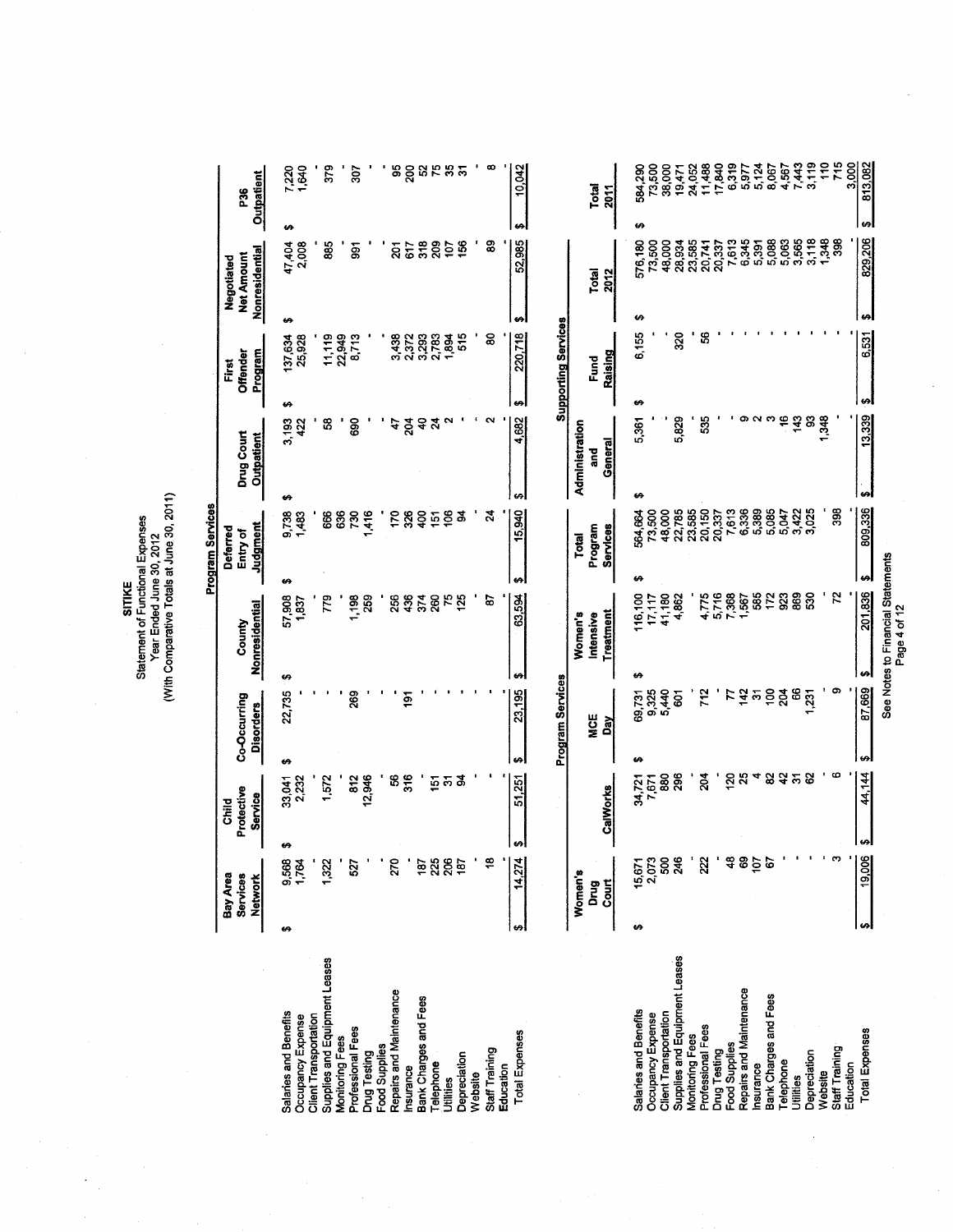Statement of Cash Flows Year Ended June 30, 2012

(With Comparative Totals at June 30, 2011)

|                                                                                             |    | 2012       | 2011            |
|---------------------------------------------------------------------------------------------|----|------------|-----------------|
| <b>CASH FLOWS FROM OPERATING ACTIVITIES</b>                                                 |    |            |                 |
| <b>Change in Net Assets</b>                                                                 | \$ | 51,534     | \$<br>(10, 479) |
| Adjustments to Reconcile Change in Net Assets<br>to Net Cash (Used) by Operating Activities |    |            |                 |
| <b>Reinvested Interest</b>                                                                  |    | (741)      |                 |
| Depreciation                                                                                |    | 3,119      | 3,119           |
| (Increase) Decrease in Operating Assets                                                     |    |            |                 |
| <b>Accounts Receivable</b>                                                                  |    | (106, 494) | (4, 312)        |
| <b>Prepaid Expenses and Deposits</b>                                                        |    | 11,180     | 2,047           |
| Increase (Decrease) in Operating Liabilities                                                |    |            |                 |
| <b>Accounts Payable</b>                                                                     |    | (2, 725)   | (2, 237)        |
| <b>Accrued Employee Benefits</b>                                                            |    | (6, 578)   | (6, 354)        |
| <b>Accrued Expenses</b>                                                                     |    |            | (8,000)         |
| Net Cash (Used) by Operating Activities                                                     |    | (50, 705)  | (26,216)        |
| <b>CASH FLOWS FROM INVESTING ACTIVITIES</b>                                                 |    |            |                 |
| <b>Transfer from Certificate of Deposit</b>                                                 |    |            | 82,432          |
| <b>Net Cash Provided by Investing Activities</b>                                            |    |            | 82,432          |
| NET INCREASE (DECREASE) IN CASH                                                             |    | (50, 705)  | 56,216          |
| <b>CASH, Beginning of Year</b>                                                              |    | 159,046    | 102,830         |
| <b>CASH, End of Year</b>                                                                    | S  | 108,341    | \$<br>159,046   |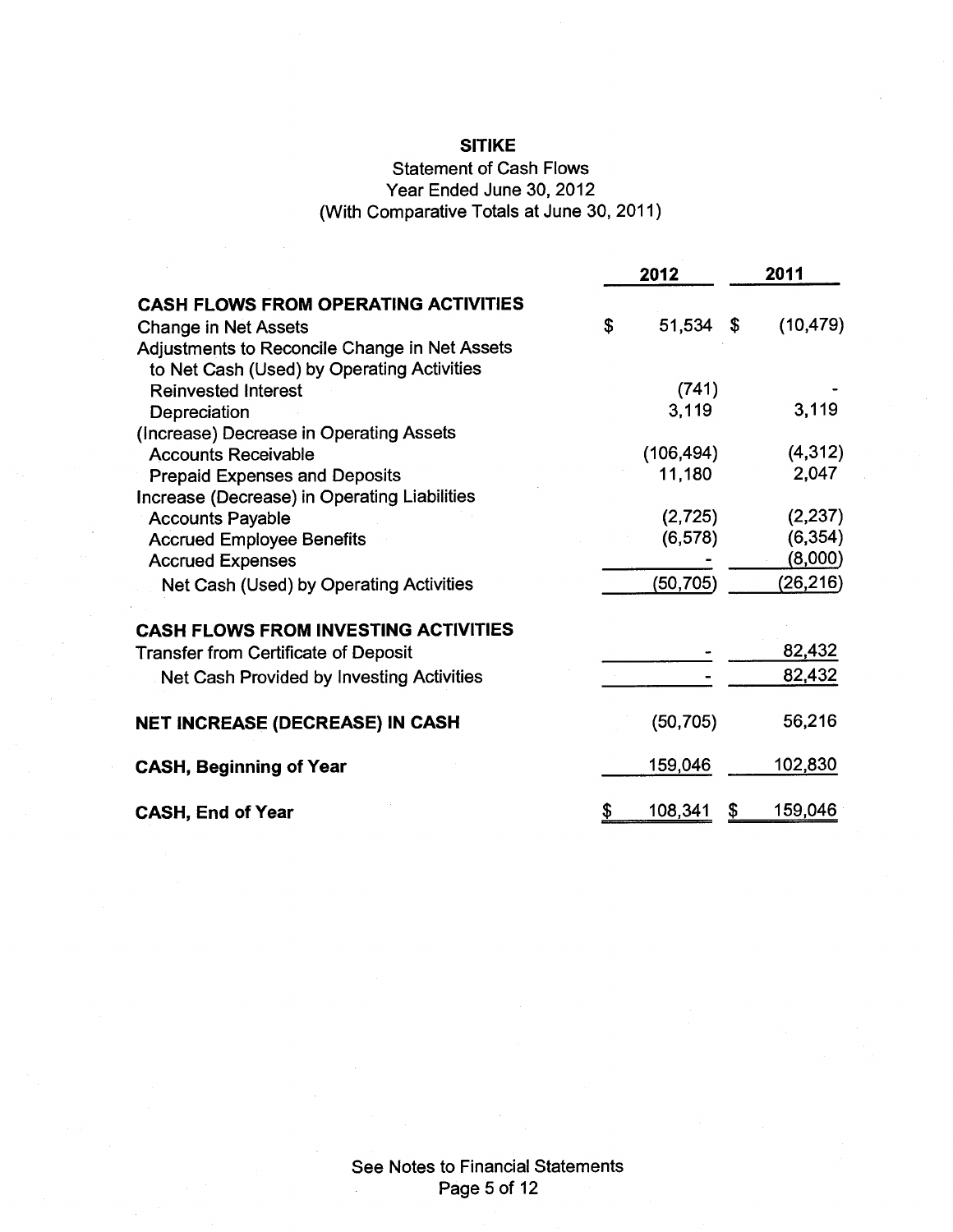### **SITIKE** Notes to Financial Statements June 30, 2012

#### 1. Nature of Activities

Sitike is a California-based nonprofit organization, founded in 1988 that provides outpatient abuse treatment to adult residents of San Mateo County and the surrounding Bay Area communities. Our mission is to provide community-based counseling and education in a safe and healing environment that embraces the cultural and emotional needs of every client and to help people find hope, resiliency and life-affirming change. We offer hope and healing by addressing the behavioral, emotional and spiritual needs of our clients. Sitike believes that real, sustained recovery is possible for anyone caught in the web of alcohol or other drug addiction.

#### 2. Summary of Significant Accounting Policies

Basis of Accounting - The financial statements of Sitike have been prepared on the accrual basis of accounting and accordingly reflect all significant receivables, payables, and other liabilities.

Cash and Cash Equivalents —For the purposes of the Statement of Cash Flows, Sitike considers all highly liquid investments with an initial maturity of three months or less to be cash equivalents.

Accounts Receivable — No allowance for doubtful accounts is considered necessary since the receivables relate primarily to governmental agencies.

Accounting for Contributions — Sitike reports information about its financial position and activities according to three classes of net assets: unrestricted, temporarily restricted, and permanently restricted. Unrestricted contributions are recognized as an increase in unrestricted net assets when received. Donor restricted contributions are reported as increases in temporarily or permanently restricted net assets, depending on the nature of the donor-imposed restriction. When restrictions are satisfied, either by the passage of time or by accomplishing the purpose, the temporarily restricted net assets are reclassified to unrestricted net assets and reported in the activity statement as net assets released from restrictions. When restrictions are satisfied in the same accounting period that the contribution is received, both the revenue and the related expenses are reported in the unrestricted net asset class. There were no temporarily and permanently restricted net assets at June 30, 2012.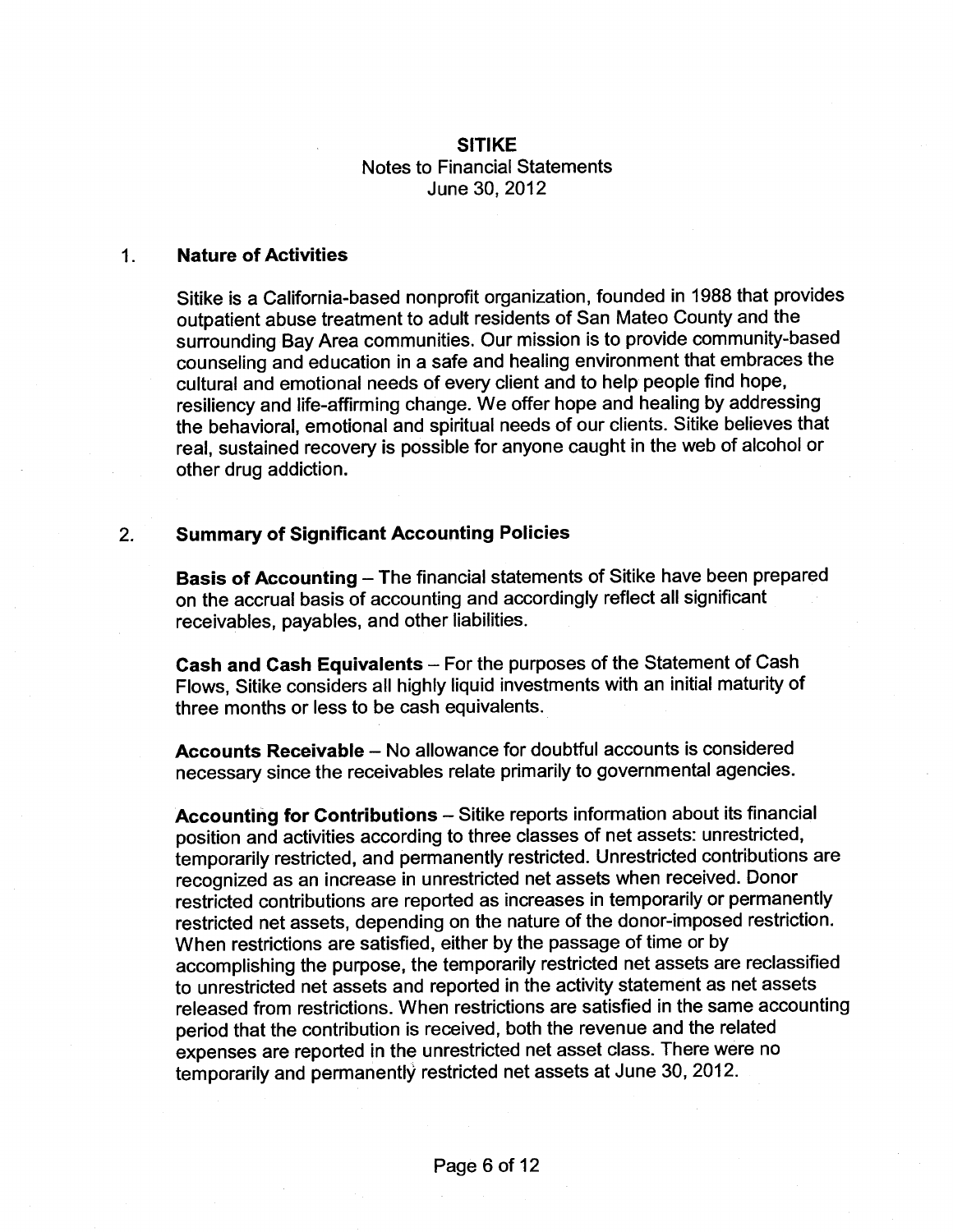# SITIKE Notes to Financial Statements  $-$  June 30, 2012 (Continued)

#### 2. Summary of Significant Accounting Policies (continued

Property and Equipment -- Acquisitions of property and equipment in excess of \$2,000 are capitalized. Property and equipment are carried at cost, or, if donated, at the approximate fair value at the date of donation. Depreciation is computed using the straight-line method over the estimated useful lives of the related assets.

Contributed Services — Contributions of services are recognized when received if such services (a} create or enhance non-financial assets, (b) require specialized skills, and (c) are provided by individuals possessing those skills, and would typically need to be purchased if not donated. Sitike pays for most services requiring specific expertise.

Donated Property and Equipment — Donations of property and equipment are recorded as support at their estimated fair value at the date of donation. Such donations are reported as unrestricted support unless the donor has restricted the donated asset to a specific purpose. Assets donated with explicit restrictions regarding their use and contributions of cash that must be used to acquire property and equipment are reported as restricted support. Absent donor stipulations regarding how long those donated assets must be maintained, Sitike reports expirations of donor restrictions when the donated or acquired assets are placed in service as instructed by the donor. Sitike reclassifies temporarily restricted net assets to unrestricted net assets at that time.

Fair Value of Financial Instruments - The carrying amounts of cash, accounts receivable, certificates of deposit, prepaid expenses and deposits, accounts payable, and accrued expenses, none of which are held for trading purposes, approximate the fair value due to the short-term maturities of those instruments.

Functional Allocation of Expenses — Expenses are charged to programs and supporting services on the basis of periodic time and expense studies as well as estimates made by Sitike's management. General and administrative expenses include those expenses that are not directly identifiable with any other specific function but provide for the overall support and direction of the organization.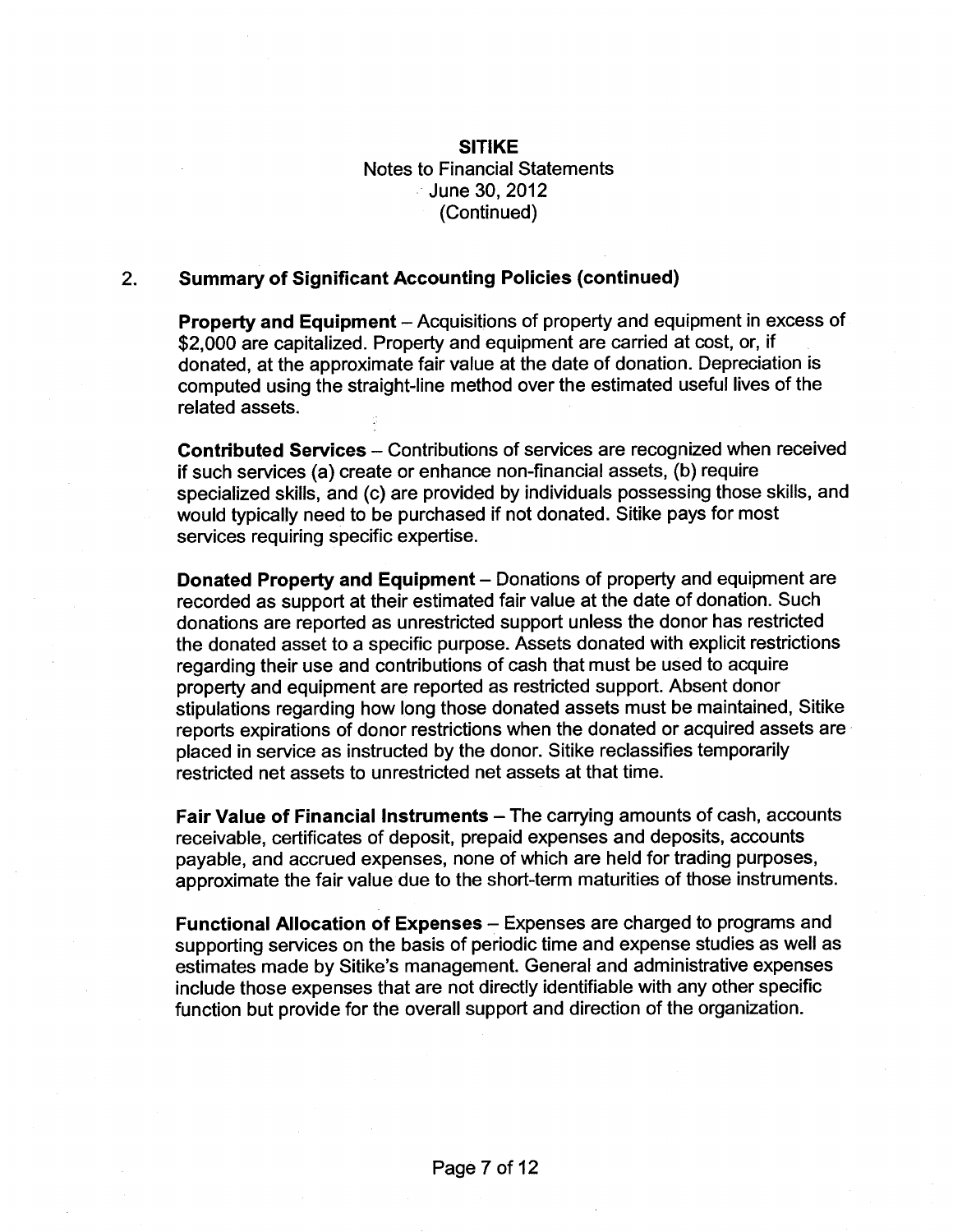# SITIKE Notes to Financial Statements June 30, 2012 (Continued)

### 2. Summary of Significant Accounting Policies {continued)

Estimates — Management uses estimates and assumptions in preparing financial statements. Those estimates and assumptions affect the reporting amounts of assets and liabilities, the disclosure of contingent assets and liabilities, and the reported revenues, support, and expenses. Actual results could differ from those estimates.

Income Taxes — Sitike is exempt from federal income taxes under Internal Revenue Code Section 501(c)(3) and California Revenue and Taxation Code Section 23701d. In addition, Sitike also qualifies for the charitable contribution deduction under Section  $170(b)(1)(A)(vi)$  and has been classified as an organization other than a private foundation under Section 509(a)(1).

Sitike recognizes the effect of income tax positions only if those positions are more likely than not to be sustained. Sitike does not believe its financial statements include any uncertain tax positions.

Sitike's exempt organization returns are subject to examination by federal and state taxing authorities for three years {four for state) after they are filed,

**Comparative Totals** – The financial statements include certain prior year summarized comparative information in total but not by net asset class. Such information does not include sufficient detail to constitute a presentation in conformity with generally accepted accounting principles. Accordingly, such information should be read in conjunction with Sitike's financial statements for the year ended June 30, 2011, from which the summarized information was derived.

#### 3. Concentration of Credit Risk

Sitike maintains cash balances at a financial institution located in South San Francisco. Accounts at this institution are insured up to \$250,000. At June 3Q, 2012, Sitike had no uninsured cash balances.

Contracts with the County of San Mateo accounted for 54% of Sitike's revenues and support for the fiscal year ended June 30, 2012 and 98% of its accounts receivable at June 30, 2012..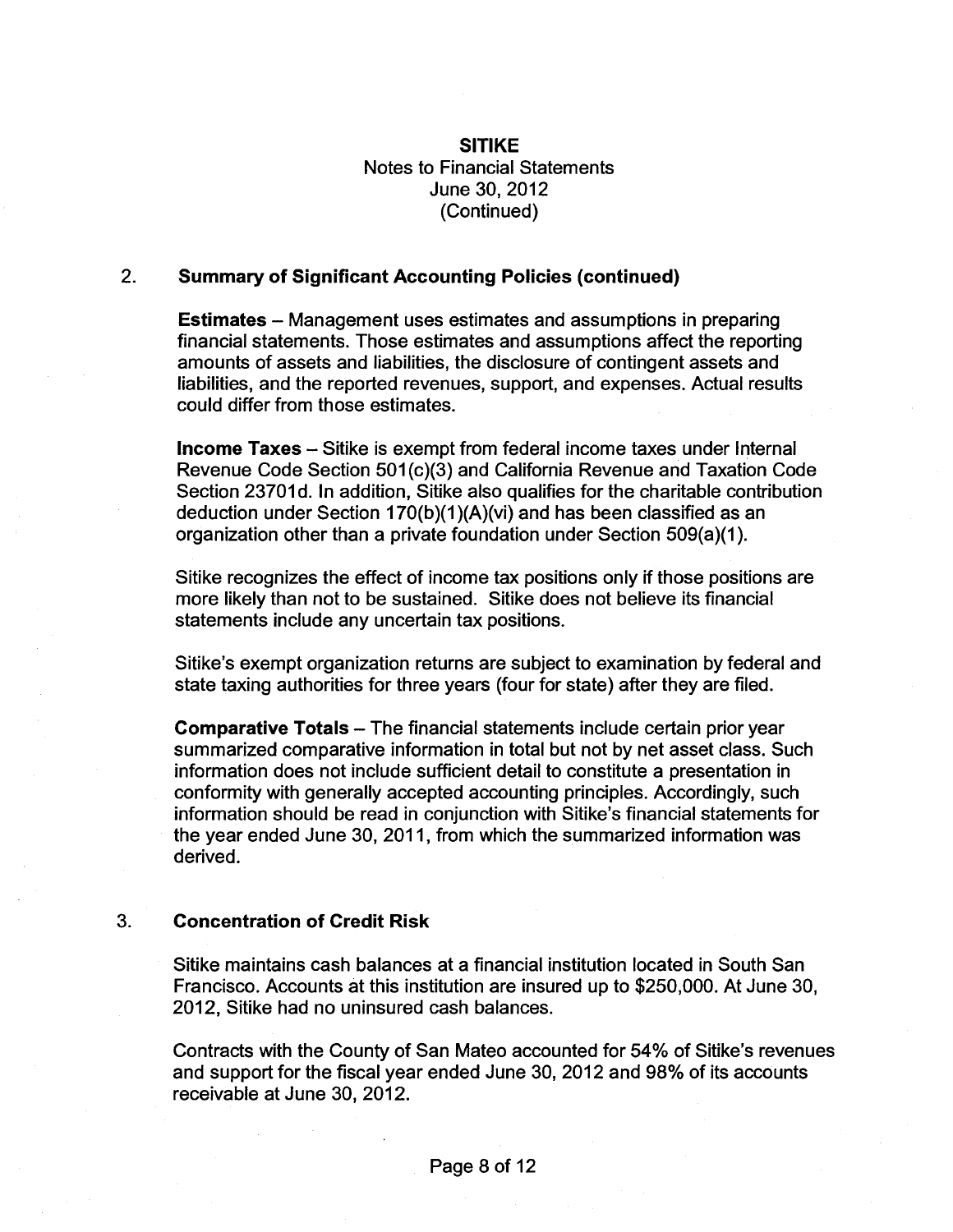# SITIKE Notes to Financial Statements June 30, 2012 (Continued)

#### 4. Certificate of Deposit

Sterling Bank and Trust, \$99,526, 1 year certificate of deposit, earning interest at 0.6Q%, matures July 2013.

#### 5. Property and Equipment

| <b>Furniture and Equipment</b>       | 50,855     |
|--------------------------------------|------------|
| Leasehold Improvements               | 168,244    |
|                                      | 219,099    |
| <b>Less Accumulated Depreciation</b> | (217, 107) |
| Property and Equipment – Net         | \$ 1.992   |

Depreciation expense for the year ended June 30, 2012 was \$3,119.

#### 6. Operating Lease Commitments

Sitike is obligated under a long-term lease agreement for personal property extending to April 2013. For the year ended June 30, 2012, rent paid under the operating lease was \$7,514. Future minimum lease commitments are as follows:

Year Ending June 30,  $2013$  \$  $3.995$ 

The lease on the real property is currently on a month to month basis pending state approval. For the year ended June 30, 2012, rent paid under this lease was \$73,500.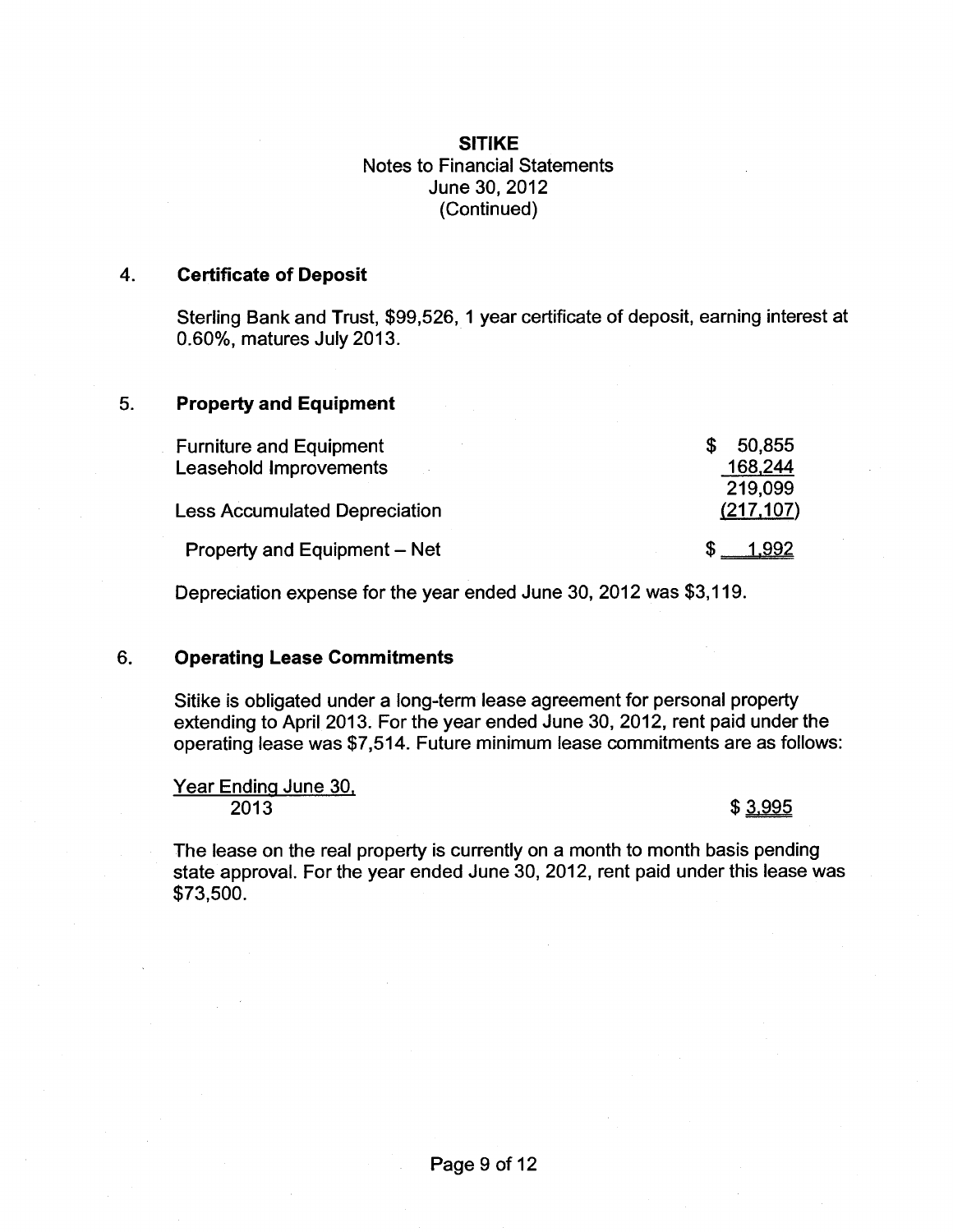## SITiKE Notes to Financial Statements June 30, 2012 (Continued)

#### 7. Retirement Plan

Sitike has a 403(b) tax deferred annuity plan that provides retirement benefits to eligible employees. Employees are eligible to participate upon being hired and are permitted to contribute 100% of their compensation up to the maximum permitted by law. No matching contribution was made by the employer for the year ended June 30, 2012.

#### 8. Subsequent Events

Management has evaluated subsequent events through September 25, 2012, the date which the financial statements were available to be issued, and determined that no subsequent events occurred.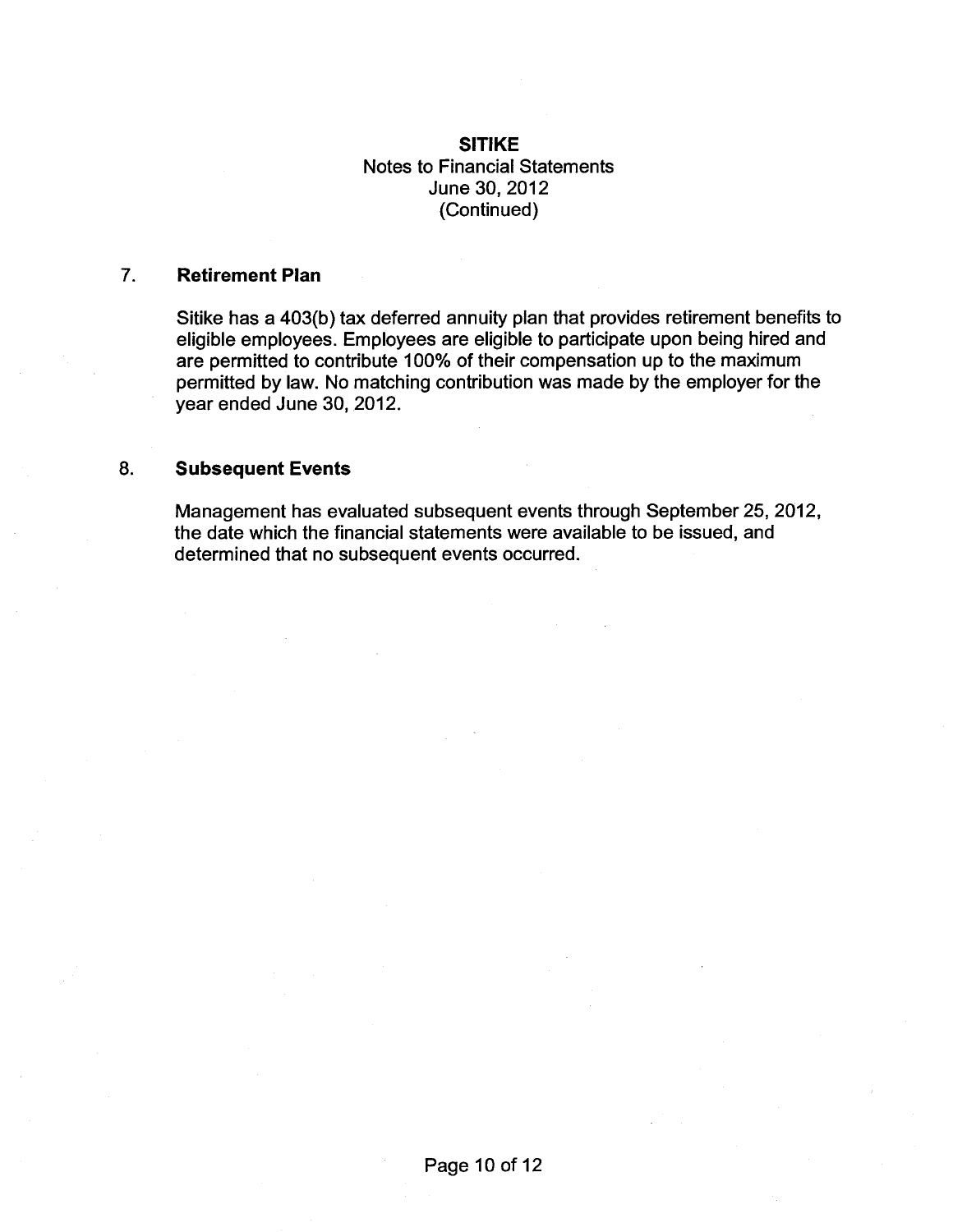

**Partners** Daniel J. Harrington, CPA Bruce J. Wright, CPA Michael J. Ellingson, CPA Principal Mitchell Richstone, CPA

# REPORT ON INTERNAL CONTROL OVER FINANCIAL REPORTING AND ON COMPLIANCE AND OTHER MATTERS EASED QN AN AUDIT OF FINANCIAL STATEMENTS PERFORMED IN ACCORDANCE WITH GOVERNMENT AUDITING STANDARDS

To the Board of Directors **Sitike** 

We have audited the financial statements of Sitike (a California nonprofit organization) as of and for the year ended June 30, 2012, and have issued our report thereon dated September 25, 2012. We conducted our audit in accordance with auditing standards generally accepted in the United States of America and the standards applicable to financial audits contained in Government Auditing Standards, issued by the Comptroller General of the United States.

#### Internal Control over Financial Reporting

Management of Sitike is responsible for establishing and maintaining effective internal control over financial reporting. In planning and performing our audit, we considered Sitike's internal control over financial reporting as a basis for designing our auditing procedures for the purpose of expressing our opinion on the financial statements, but not for the purpose of expressing an opinion on the effectiveness of Sitike's internal control over fiinancial reporting. Accordingly, we do not express an opinion on the effectiveness of the Organization's internal control over financial reporting.

A deficiency in internal control exists when the design or operation of a control does not allow management or employees, in the normal course of performing their assigned functions, to prevent, or detect and correct misstatements on a timely basis. A material weakness is a deficiency, or a combination of deficiencies, in internal control such that there is a reasonable possibility that a material misstatement of the entity's financial statements will not be prevented, or detected and corrected on a timely basis.

Our consideration of internal control over financial reporting was for the limited purpose described in the first paragraph of this section and was not designed to identify all deficiencies in internal control over financial reporting that might be deficiencies, significant deficiencies, or material weaknesses. We did not identify any deficiencies in internal control over financial reporting that we consider to be material weaknesses, as defined above.

Page 11 of 12